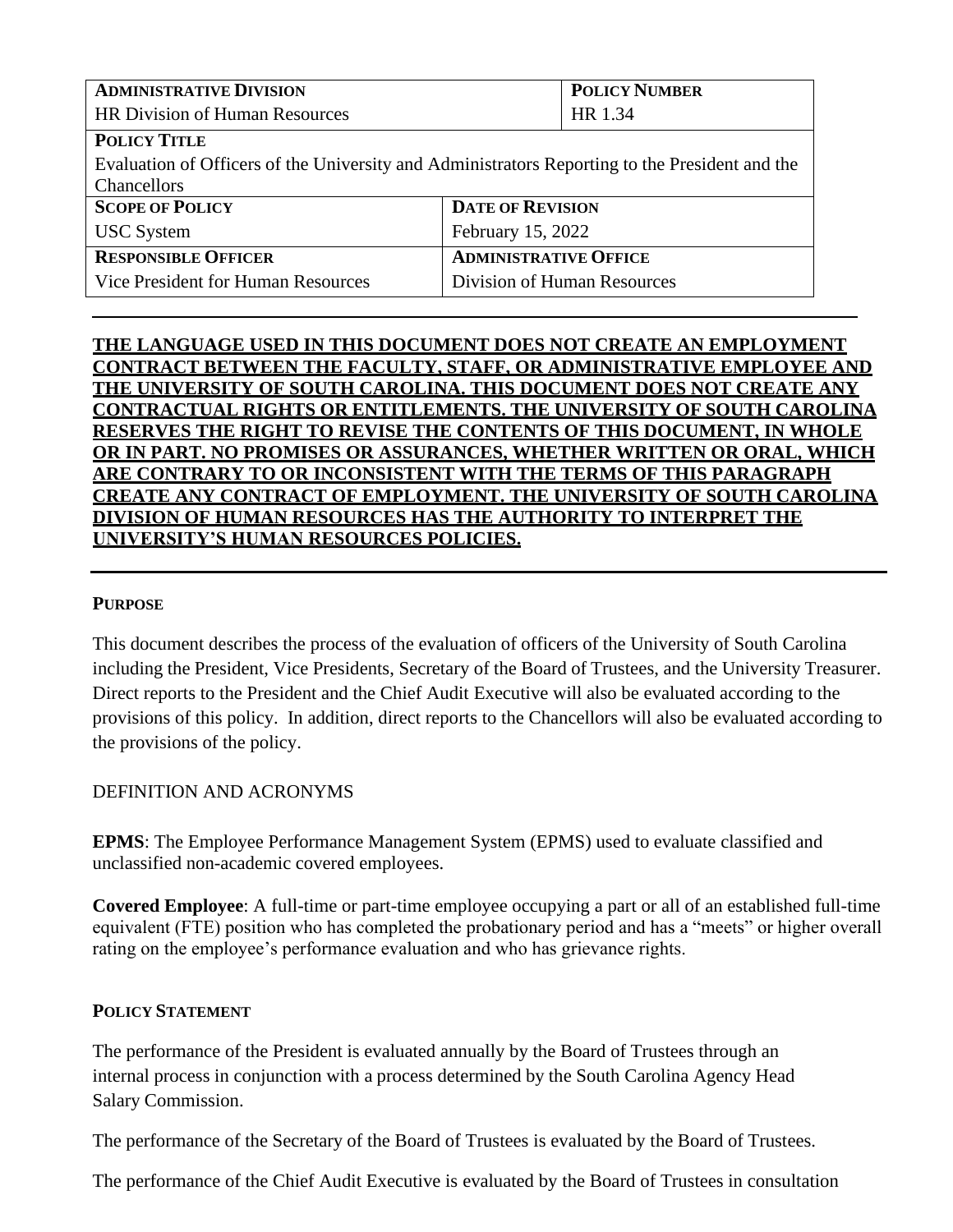withthe University President.

The performance of the University Treasurer is evaluated by the Treasurer's supervisor of record.

The performance of the officers of the university and those administrators reporting directly to the President is evaluated annually by the President. Among other factors, evaluations will include an assessment of the individual's success in achieving the goals articulated in the strategic plans for their respective offices or divisions.

The performance of those administrators reporting directly to the Chancellors is evaluated annually by the Chancellor.

Periodically, but no less often than every five years, officers of the university and administrators reporting directly to the President will be evaluated by their administrative colleagues, members of their faculty and/or staff, and representatives of other constituent groups, if appropriate, to provide informationabout the performance and effectiveness of the administrator.

The President may initiate a review of an officer or a direct report to the President at any time deemed necessary and/or appropriate.

## **PROCEDURES**

A. Positions Reporting directly to the President

The President will send an annual letter of evaluation to each officer of the university and each administratorreporting directly to the President.

In the years when a more detailed evaluation is conducted, the President or the President's designee will developthe evaluation instrument, determine the individuals who will be asked to participate, distribute the evaluation, receive and compile the responses, and advise the officer or administrator of the results.

The Board of Trustees will evaluate the Chief Audit Executive and the Secretary of the Board in accordance withtheir bylaws.

The supervisor of record for the University Treasurer will use the standard evaluation process appropriate for theposition as described in university policy HR 1.36 Performance Evaluation for Classified and Unclassified Non- Academic Staff.

The results of the evaluation and the participant responses are subject to release under the South Carolina Freedomof Information Act.

B. Positions reporting directly to the Chancellors

All administrators who are direct reports to the Chancellor will be evaluated annually. Direct reports who are classified or unclassified non-academic staff will be evaluated in accordance with HR 1.36 using the EPMS procedure. Direct reports who are not covered by HR 1.36 (e.g., interim and contract appointments) will be evaluated by the Chancellor annually using a performance assessment tool and procedure as defined by the Chancellor. When possible, the evaluation will coincide with the timeframe of reappointment.